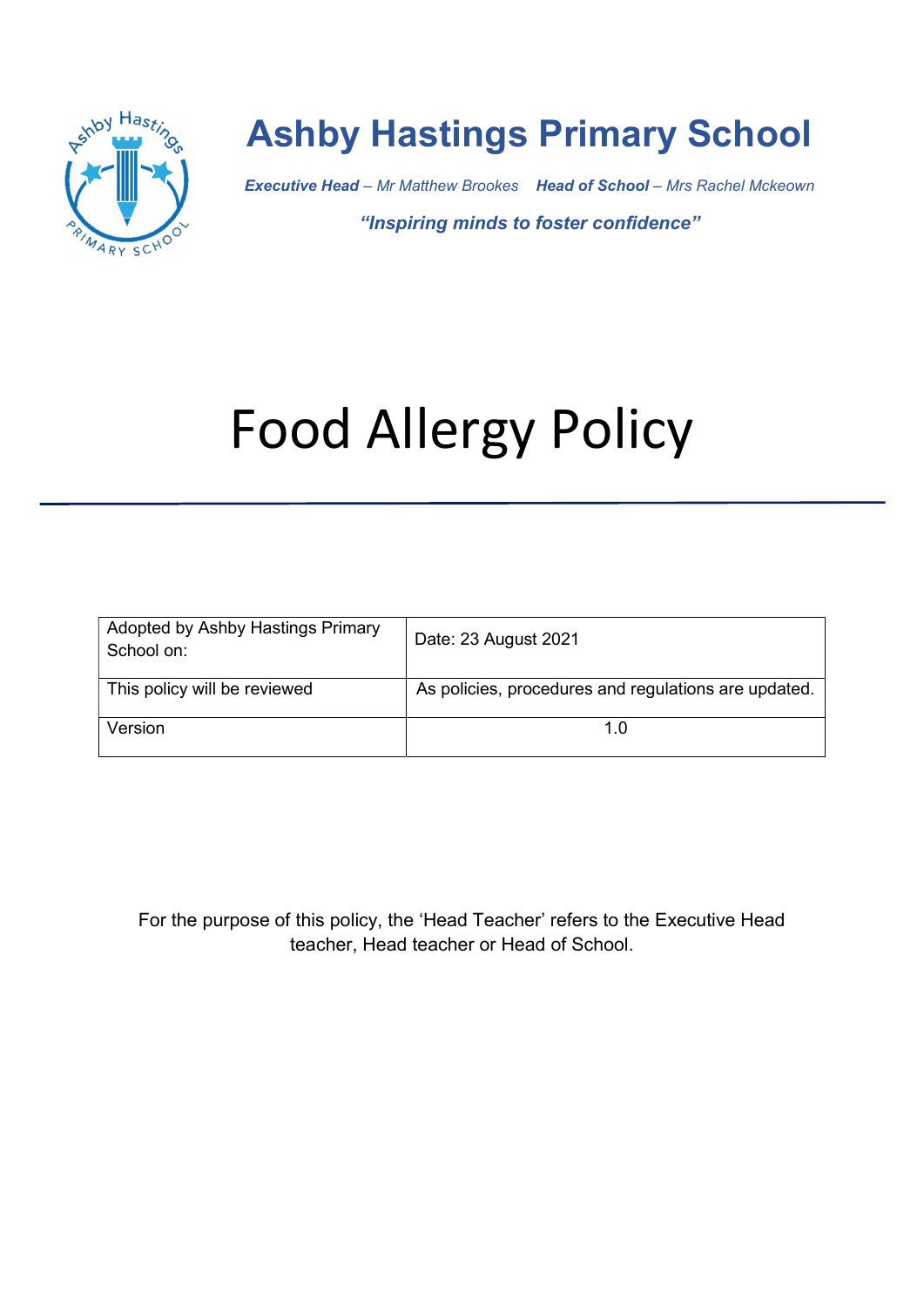Ashby Hastings Primary School recognises that although most food intolerances produce symptoms that are uncomfortable, some people can suffer a severe food allergy with more serious consequences and in some instances these may even be life threatening. We recognise the importance to provide a safe environment for all members of the school community.

The school is committed to pupil safety and therefore has created this policy to reduce the risk of children having allergy related events while in its care.

### Aims

- To reduce the likelihood of a pupil with a known food allergy displaying a severe reaction to a specific food while in school.
- To foster an understanding of and sense of responsibility for the specific needs of the individual members of the school community.
- To create an awareness of the action to take should someone with a severe food allergy display its symptoms.

Parents are required to inform the school of any known food allergies that their child has. This information goes to the school office and kept on record.

Parents should update this information if any allergy is diagnosed at any stage of their child's education.

Parents must advise the school of the action that should be taken if their child develops the symptoms of an allergic reaction while in school.

All members of staff are given the names of children who have specific food allergies through the confidential information sheets issued at the beginning of each school year. Photographs of pupils with severe food allergies are displayed in the Medical Room.

The school will access training to enable staff to recognise the symptoms of an allergic reaction and to respond appropriately.

Nominated staff are trained in the use of the EPIPEN should a child with a known food allergy go into anaphylaxis.

All parents are asked to ensure that their child does not bring nuts or foods containing nuts into school. This includes snacks, lunch box items and birthday treats. Parents should send fruit or vegetable snacks or snacks that are store bought and have an ingredients list on the food label.

We want to minimise the risk from nuts or foods containing nuts as much as is reasonably possibly.

#### Food provision in school

School meals are provided by School Food Support from the kitchen at Ashby Willesley Primary School. This school kitchen does not use nuts, nut oils or nut containing products in the preparation of food; but cannot guarantee that the source of manufacture is completely nut-free. The kitchen is made fully aware of food allergies and has a copy of different needs in the kitchen area.